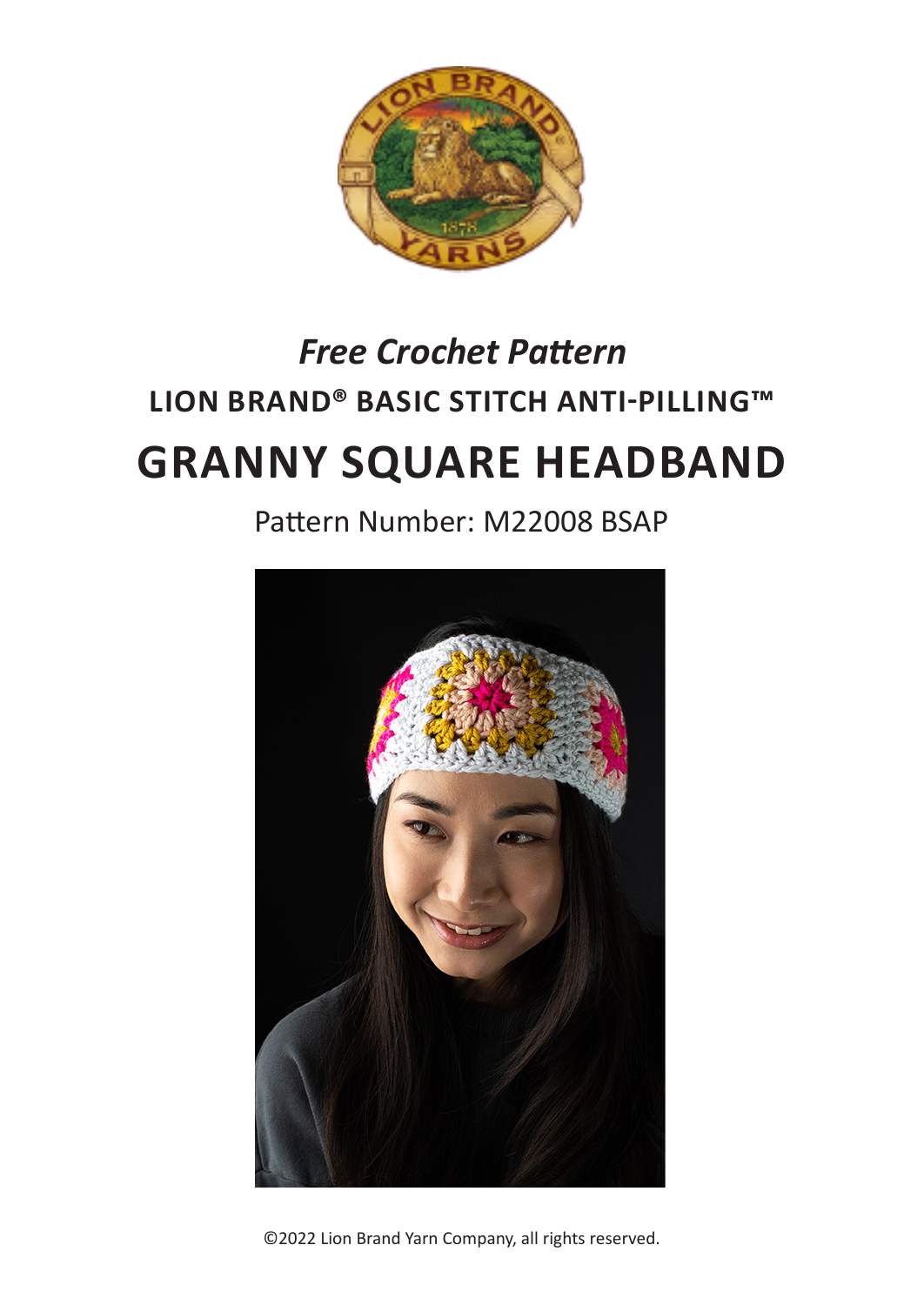# **SKILL LEVEL –** EASY

# **SIZES**

About 4 x 20 in. (10 x 51 cm)

### **MATERIALS**

• LION BRAND® BASIC STITCH ANTI-PILLING™ (Art. #202)

#158 Mustard 1 ball (A) #184 Peachy 1 ball (B) #305 Atomic Pink 1 ball (C)

#300 Summit White 1 ball (D)

- LION BRAND® crochet hook size H-8 (5 mm)
- LION BRAND® large-eyed blunt needle



### **GAUGE**

1 Granny Square = about 4 x 4 in.  $(10 \times 10 \text{ cm})$ . BE SURE TO CHECK YOUR GAUGE.

# **NOTES**

- 1. Headband is made from 5 Granny Squares sewn together.
- 2. Squares are worked in joined rnds with RS always facing. Do not turn at beg of rnds. Instead of working into the tops of sts, the sts are worked in sps between sts or in sps between 2-dc groups.
- 3. Each rnd of Squares is worked with a different yarn color. The first 3 rnds of each Square are worked with your choice of yarn color A, B, or C. The last rnd is worked with yarn color D.

#### **GRANNY SQUARE (make 5)**

With first color of your choice, ch 4; join with sl st in first ch to form a ring.

**Rnd 1 (RS):** Ch 3 (counts as dc), work 7 dc in ring; join with sl st in top of beg ch-3 – you will have 8 dc n this rnd.

Fasten off.

**Rnd 2:** From RS, join 2nd color of your choice with sl st in any sp between sts, ch 3 (counts as dc), (dc, ch 1, 2 dc) in same sp (first corner made), 2 dc n next sp between sts, \* (2 dc, ch 1, 2 dc) in next sp between sts (corner made), 2 dc in next sp between sts; rep from \* around; join with sl st in top of beg ch-3 – 24 dc and 4 corner ch-1 sps (consisting of three 2-dc groups along each of 4 sides between corner ch-1 sps).

Fasten off.

**Rnd 3:** From RS, join 3rd color of your choice with sl st in any corner ch-1 sp, ch 3 (counts as dc), (dc, ch 1, 2 dc) in same ch-1 sp, 2 dc in each of next 2 sps between 2-dc groups, \* (2 dc, ch 1, 2 dc) in corner ch-1 sp, 2 dc in each of next 2 sps between 2-dc groups; rep from \* around; join with sl st in top of beg ch-3 – 32 dc and 4 corner ch-1 sps (Four 2-dc groups along each of 4 sides between corner ch-1 sps).

Fasten off.